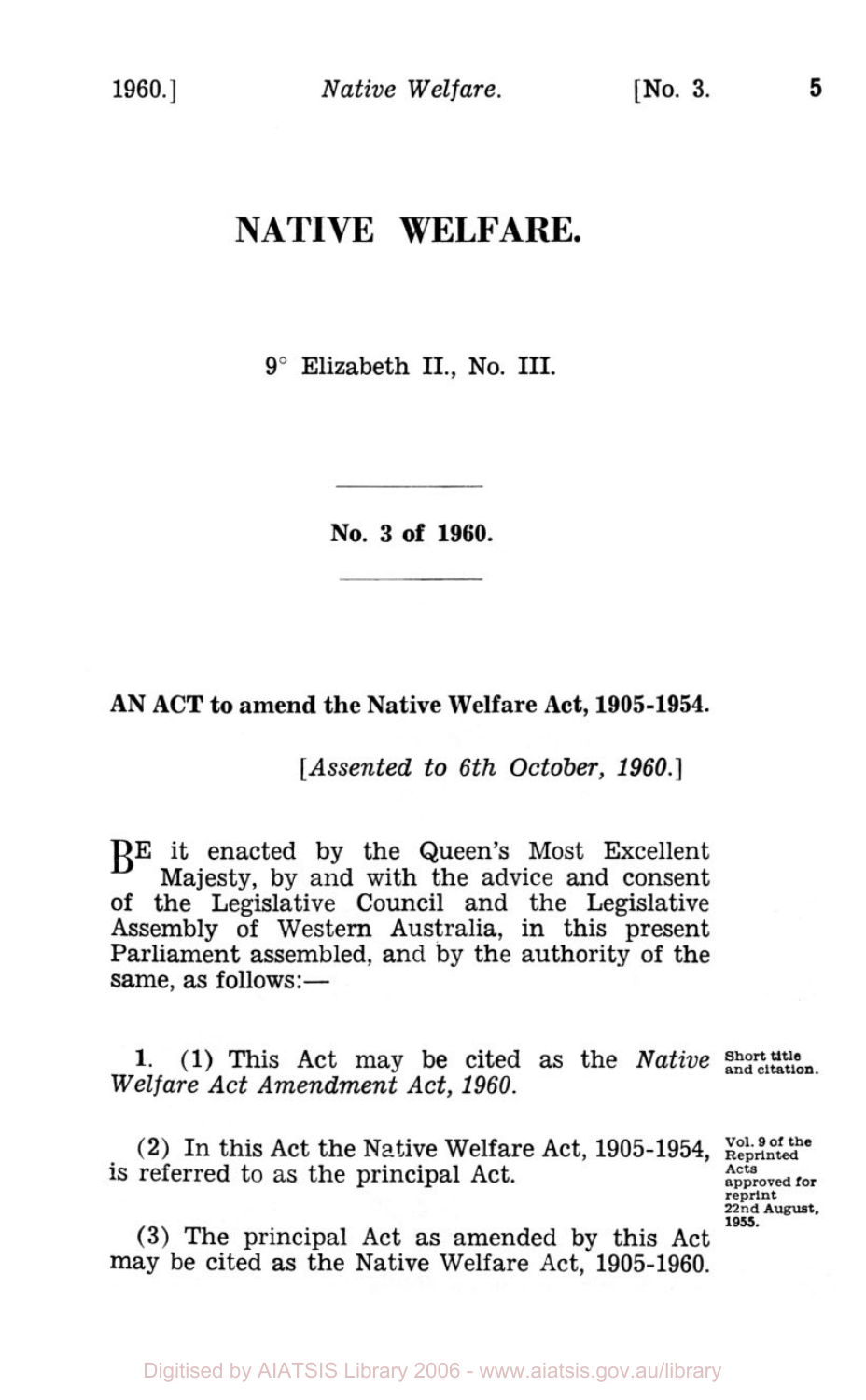**s. 2 amended 2.** The interpretation, "Native" in section two of the principal Act is amended-

- (a) by adding after the passage, "Australia;" in line three of paragraph (a), the word, "and";
- (b) by substituting for the passage contained in the first seven lines of paragraph (b), and for subparagraphs (i), (ii) and (iii) of that paragraph, the passage, "any person of less than full blood who is descended from the original inhabitants of Australia or from their full blood descendants, except a quadroon or person of less than quadroon blood"; and
- *(c)* by substituting for the words, "shall be deemed to be no longer a native for the purpose of this or any other Act" in the last two lines of the proviso to paragraph (b), the passage, "has all the rights, privileges and immunities and is subject to the duties and liabilities of a natural born or naturalised subject of Her Majesty who is of the same age."
- **repealed.**
- **3.** Section three of the principal Act is repealed. **s. 3**

**s. 6A** 

**amended. 4.** Section **six** A of the principal Act is amended by adding after subsection **(3)** the following subsection:-

**(4)** The powers conferred on the Minister by this section may be exercised by him for or in respect **of** agricultural, pastoral, industrial, commercial or domestic purposes or for or in respect of such other purposes, whether **of** the Same kind as, or a different kind from, those here specified, **as** the Minister thinks fit.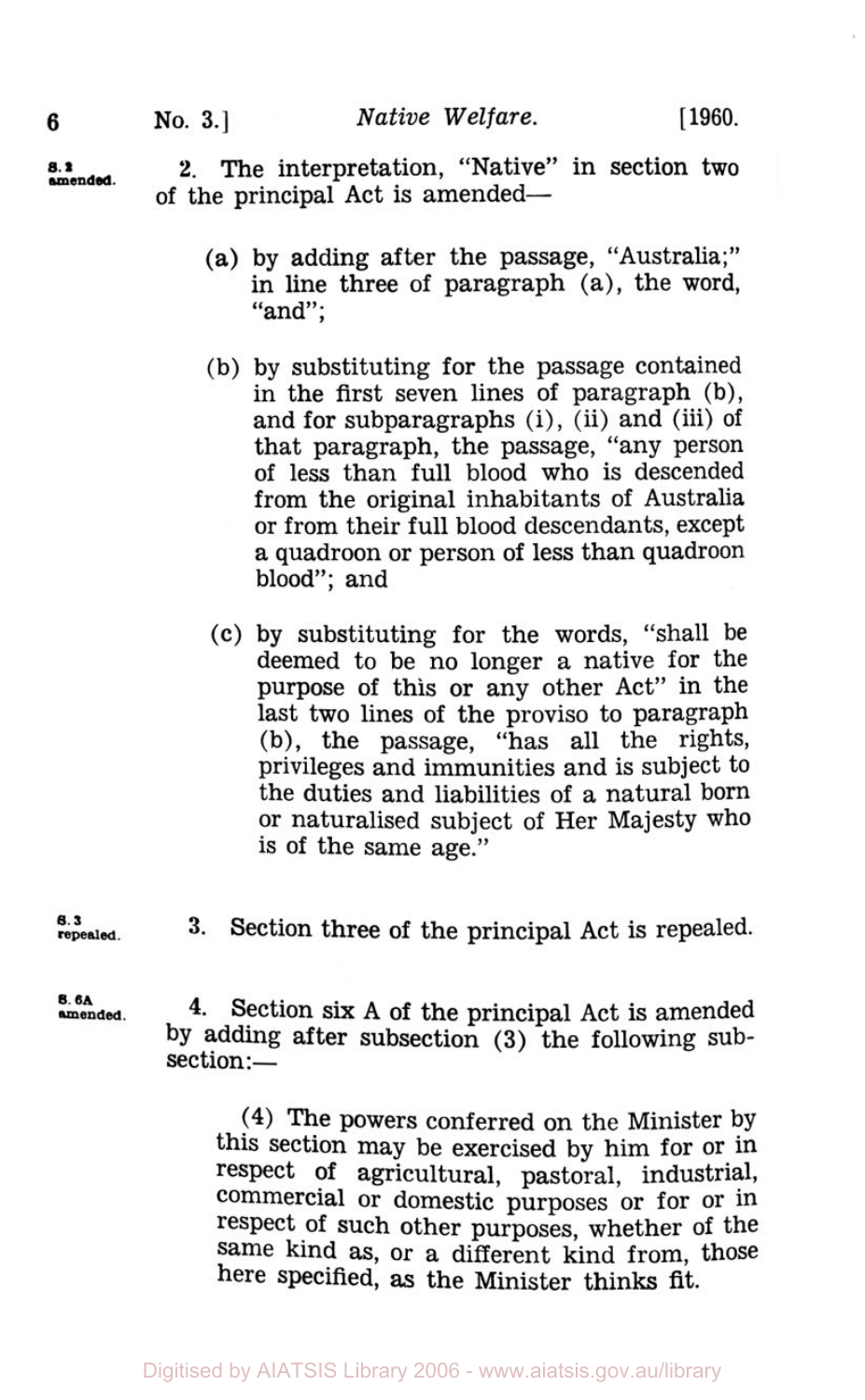**5.** Section seven of the principal Act is amended **s.** 7 amended. by adding after subsection (1) the following subsection :-

(la) The Governor may appoint a person to be the deputy of the Commissioner and the person when so appointed is authorised to exercise any power, and to carry out any duty, which the Commissioner may exercise or is required to carry out under this Act, whether the Commissioner is absent or not, but the appointment of a deputy does not affect the exercise or discharge by the Commissioner himself **of** any power or duty.

**6.** The principal Act is amended by adding after  $\frac{8.7A}{added}$ section seven the following section:-

7A. **A** person who occupies or has occupied **from Exemption personal** the office of Minister, Commissioner, Deputy **liability.**  Commissioner, or officer of the Department, or who otherwise carries out or has carried out any duty or function under this Act, is not personally liable for anything done or omitted in good faith in, or in connection with, the exercise or purported exercise of any power conferred or which purports to be conferred, or the carrying out of any duty imposed or which purports to be imposed, by this Act.

**7.** Section thirty-six of the principal Act is **s. 36 amended.**  amended-

(a) by substituting for the passage, "be utilised by the Commissioner generally for the benefit **of** natives:" in lines five and six of the first proviso to subsection **(2),** the passage, "if within twelve months of the date of the payment to that account, no valid claim is made to the proceeds, the Governor may notwithstanding the provisions **of** any other Act order, on an application being made in that behalf, that the proceeds or any portion thereof, shall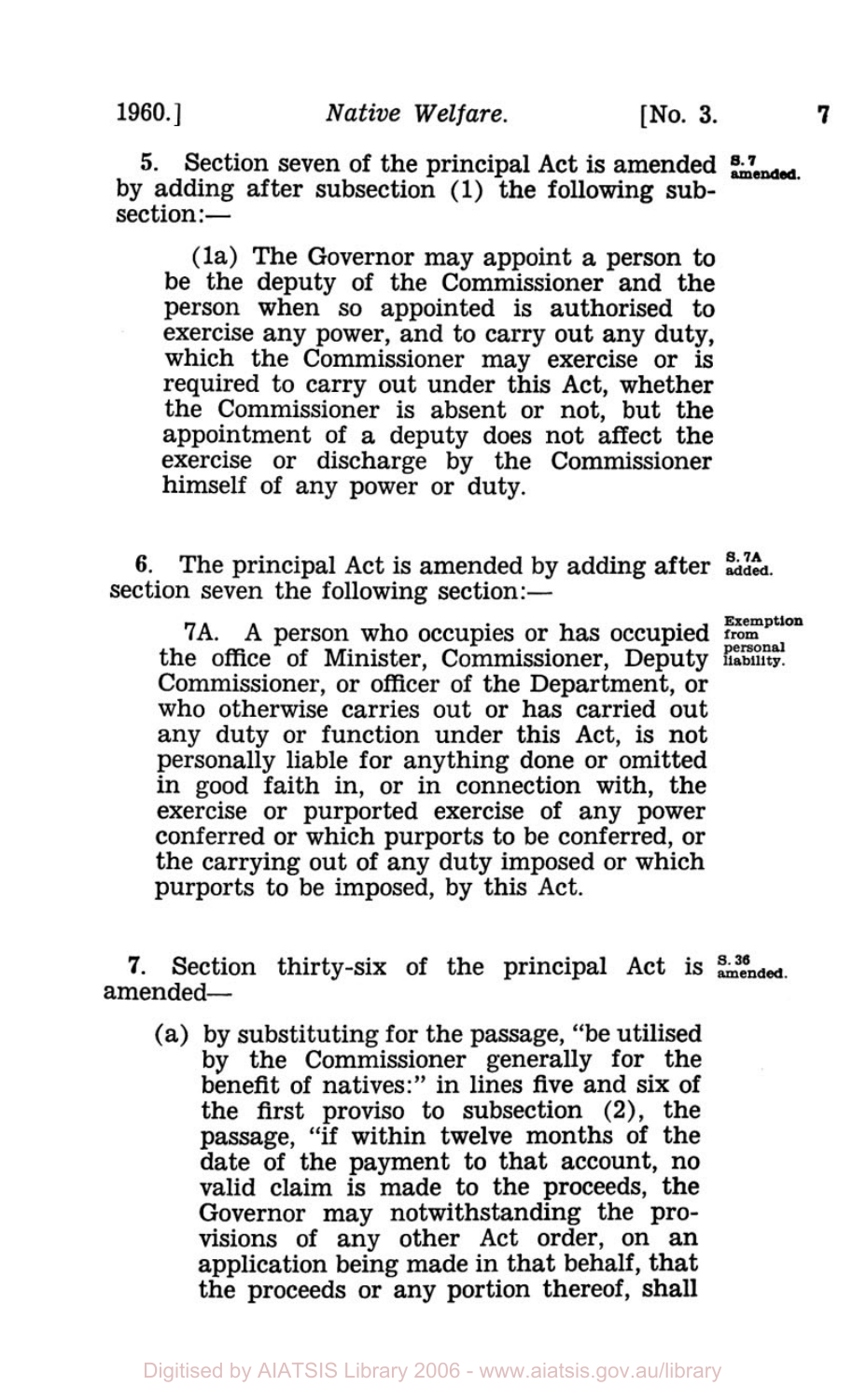be paid in such proportions and manner and upon such terms and conditions to such person or persons having a moral but no legal or equitable claim thereto, to be held by that person or those persons for his or their own use as the Governor may in each case deem advisable but where no such order is made the Commissioner may utilise the proceeds for the benefit of natives generally."; and

**(b)** by adding after subsection (2) the following subsection:-

> (2a) (a) On and after the date on which an order is made by the Governor under subsection (2) of this section, a person shall not make a claim against the Commissioner, the Treasurer or any person in whose favour the order is made, for or in respect of the proceeds which are the subject of the order or any property from which the proceeds were obtained.

> (b) Any such claim which the person may have against all or any of the persons referred to in paragraph (a) of this subsection, shall be deemed on and from the date of the order to be extinguished and forever determined.

*s.* **amended. 65 8.** Subsection **(4)** of section sixty-five of the Principal Act is amended by adding after the word, "thirty-six" in the last line, the passage, "or an order made by the Governor under subsection **(2)**  Of section thirty-six of this Act, but where the proceeds are not paid under the regulations or an order, they may be utilised by the Commissioner for the benefit of natives generally."